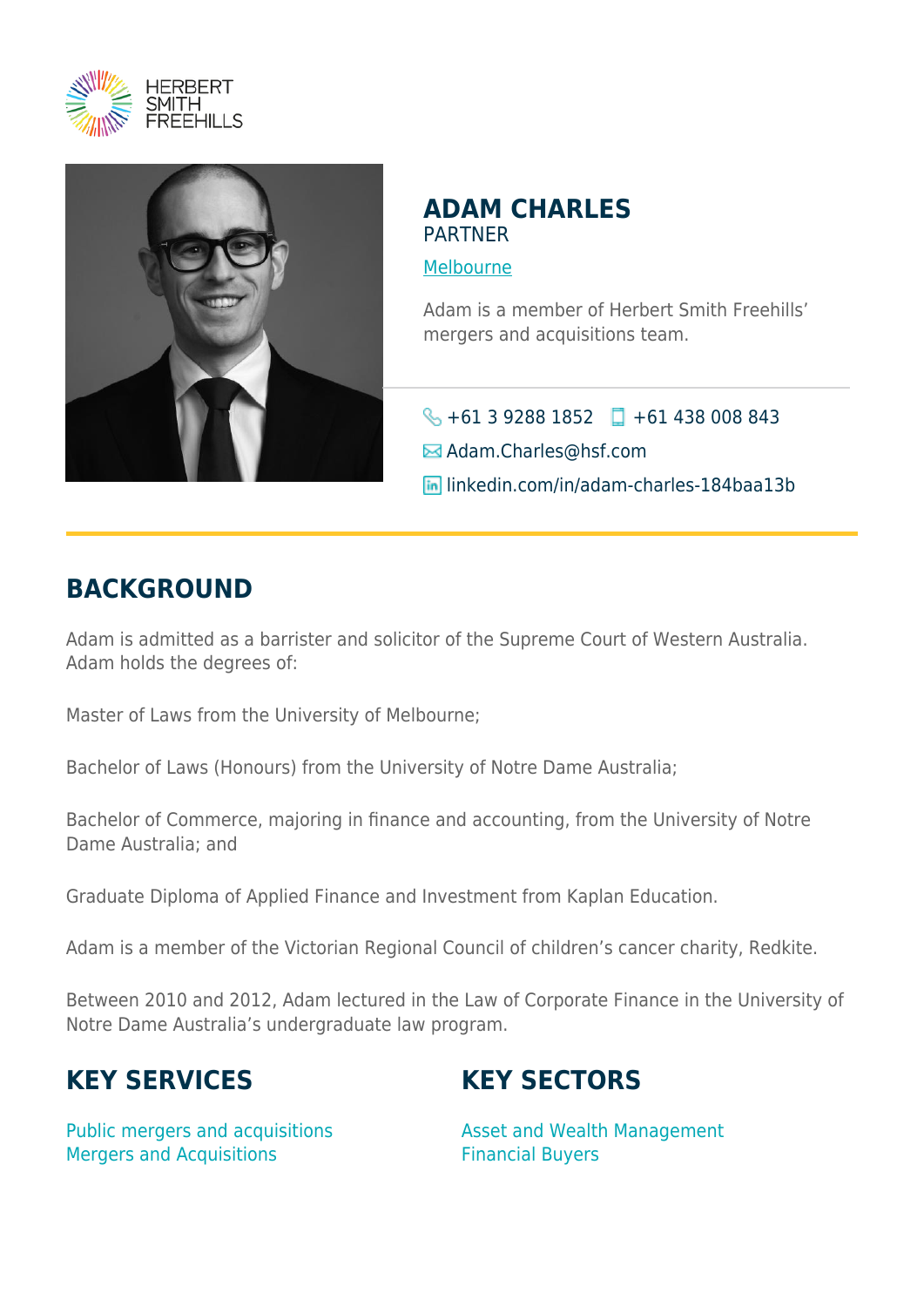#### **EXPERIENCE**

Adam specialises in advising on hostile and recommended takeovers, private M&A, demergers, distressed M&A and joint ventures.

Adam advises on transactions across a range of industries. He has particular expertise in acting for financial investors (both sponsors and institutional investors) on private equity and infrastructure transactions.

Adam has extensive experience in advising corporations and directors on a range of urgent and critical matters, including investigations by Australian and foreign regulators, directors' duties and board issues, contentious general meetings and proxy contests.

He has worked in Herbert Smith Freehills' London, Melbourne and Perth offices. Adam is a 'global' corporate lawyer, with significant experience advising on Australian, Asian, US and European transactions.

Clients have described Adam as "first class", having a "solutions orientated approach" and "going above and beyond".

Adam's experience includes advising:

- Sydney Aviation Alliance in its A\$32 billion approach to Sydney Airport.
- APG on its acquisition of a 16.8% interest in Ausgrid.
- AMP Capital on its proposed demerger from AMP Limited.
- Wesfarmers on its A\$764 million takeover proposal in relation to Australian Pharmaceutical Industries.
- IFM Investors' private equity arm on the proposed IPO of Genie Solutions and the completed sale of that business to Pacific Equity Partners' portfolio company, The Citadel Group.
- AMP Capital Funds Management Limited on its responses to proposals to change the investment manager of AMP Capital Community Infrastructure Fund.
- An under-bidder on the competitive auction process in respect of Westpac's motor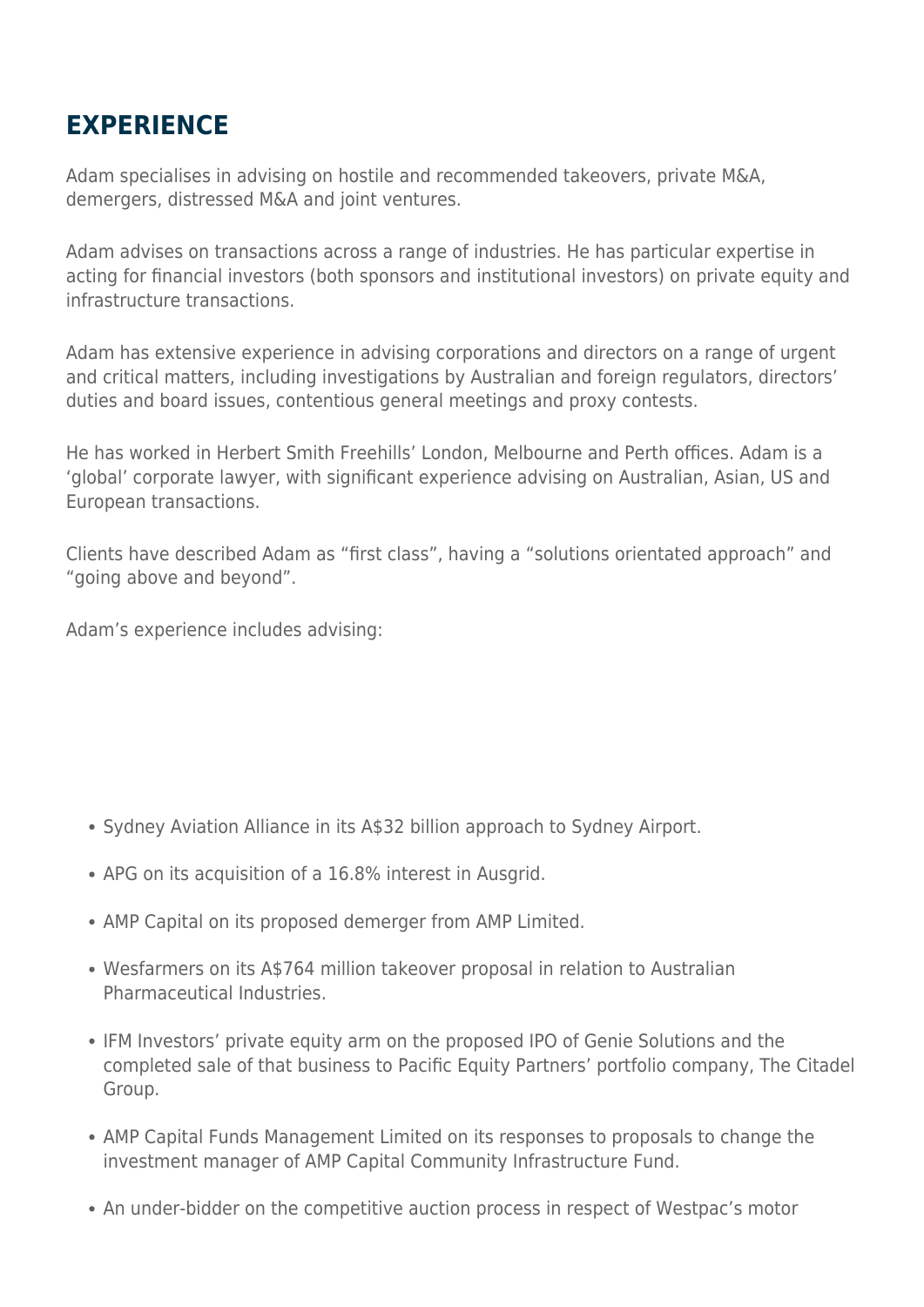vehicle dealer finance and novated leasing business.

- PAG Asia Capital on its acquisition of office design, fitout and management group Unispace.
- The Smith Family on Woolworths' acquisition of a 65% interest in PFD Food Services and PFD's freehold properties for A\$552m and related put/call arrangements over the Family's remaining 35% interest in PFD.
- The Riverside Company on the acquisition of Altius Group.
- Optal on the sale of Optal and eNett to Wex Inc for US\$1.7 billion.
- The Riverside Company on the acquisition of Independent Living Specialists.
- Healthscope on its response to the approaches from the BGH Capital-AusSuper Consortium and Brookfield and the successful A\$5.7 billion scheme of arrangement and simultaneous takeover bid by Brookfield.
- National Australia Bank on its proposed demerger of its wealth management business.
- Laguna Bay Pastoral Company on the sale of the freehold estate underpinning the largest almond plantation in the Southern Hemisphere.
- Utilities Trust of Australia on the sale of a 50% interest in the Port of Portland.
- Utilities Trust of Australia on its manager replacement process the largest infrastructure portfolio to undergo a change of manager in Australian history.
- Cargill, Inc. on the sale of its global malt business to Axéréal's malt subsidiary, Boortmalt.
- The Riverside Company on the sale of Global Orthopaedic Technologies.
- The Riverside Company on the sale of Simcro Limited.
- EQT, Caisse de dépôt et placement du Québec and GIC on the A\$1.26 billion sale of I-MED Radiology Network to Permira.
- QSuper on its investment in Heathrow Airport.
- Brookfield Infrastructure Partners on the A\$13 billion acquisition of Asciano and the associated break-up sales of Asciano's ports and bulk businesses to bcIMC and CPPIB.
- The Riverside Company on the acquisition of Energy Exemplar.
- Cargill on the A\$364 million sale of flour milling and food manufacturing business, Allied Mills, to Pacific Equity Partners investee, Pinnacle Bakery.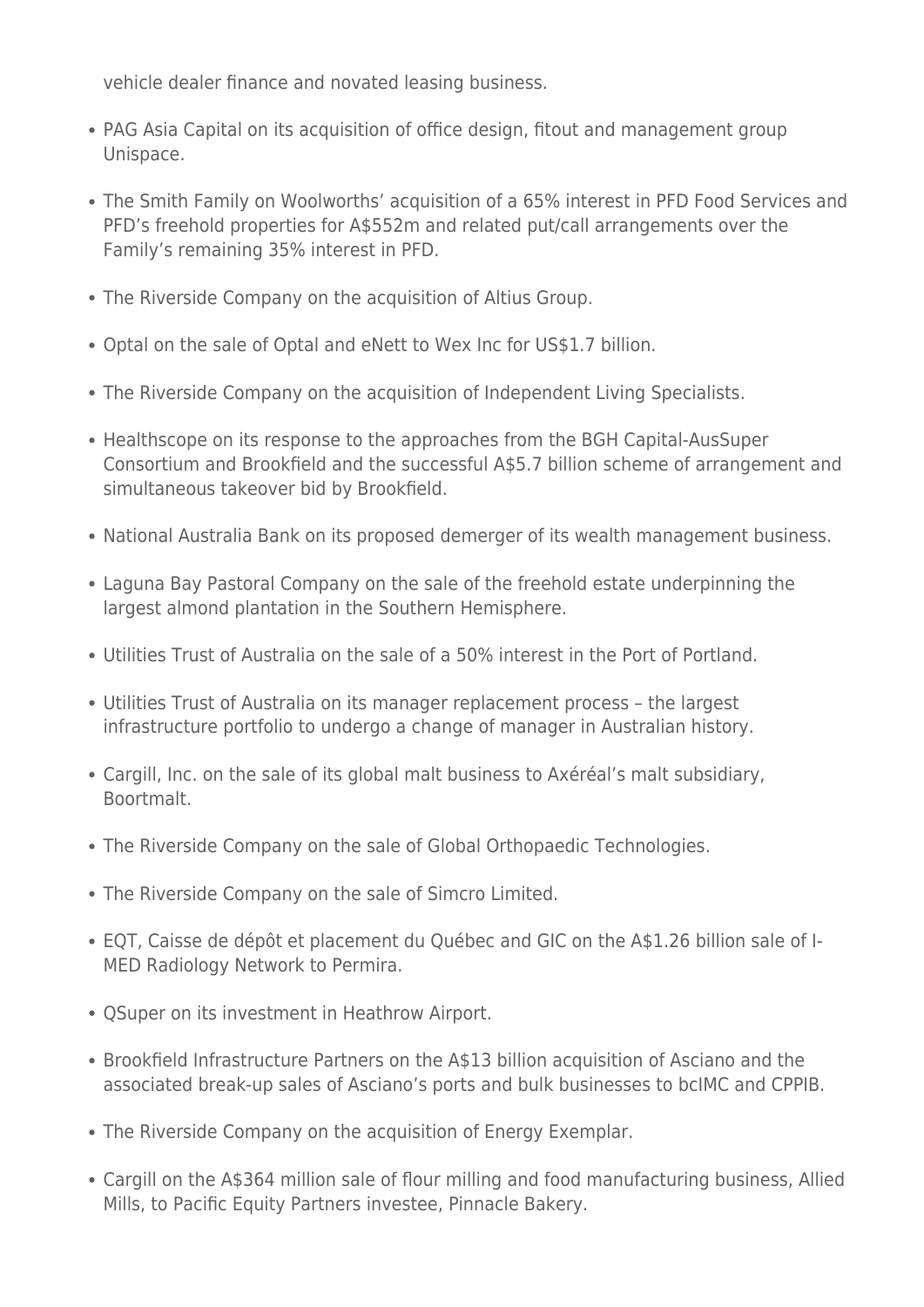- Wesfarmers on its £340 million acquisition of the UK Homebase retail business from Home Retail Group.
- Asia Coal Energy Ventures on its £100m unsolicited takeover bid for Asia Resource Minerals plc and an associated US\$120 million acquisition of a loan portfolio.
- Element Financial Corporation on its US\$6.9 billion cross-border acquisition of GE's fleet management business.
- AbbVie on its initially hostile proposal and eventual US\$55 billion recommended takeover offer for Shire.
- Samsung C&T on its US\$8 billion merger with Cheil Industries.
- The Weir Group on its proposed US\$15 billion merger with Metso Oyj.
- Hastings Diversified Utilities Fund on its A\$1.3 billion takeover by APA Group.
- Utilities Trust of Australia in respect of its various investments in Perth, Melbourne and Launceston airports, Transgid, Electranet, Phoenix Natural Gas, Sydney Desalination Plant and South East Water.
- Future Fund on its participation in the successful Lonsdale Consortium (alongside QIC, GIP and OMERS) on the privatisation of the Port of Melbourne.
- Coles Financial Services on the sale of its credit card loan book to, and establishment of its ongoing credit card distribution business with, Citi Bank.
- Centro Property Group on its A\$12 billion debt to equity restructuring via five interconditional schemes of arrangement and a A\$9.4 billion sale of US property assets to a Blackstone fund - widely viewed as the most complex restructuring in Australia's corporate history and winner of M&A Deal of the year at the Capital CFO Awards 2012 and Australian Insolvency & Restructuring Deal of the Year Award at the 2012 ALB Australasian Law Awards.
- TPG Capital and the vehicle which gave effect to Alinta Energy's A\$2.5 billion debt for equity swap – the first transaction of this nature undertaken in Australia. This transaction won the ALB Business Awards Insolvency and Restructuring Deal of the Year in 2011.
- VicSuper on its investment in Sunshine Coast Airport.
- VicSuper, on its participation in the acquisition consortium in respect of the acquisition of Wheelabrator from US private equity firm, Energy Capital Partners.
- Macquarie on the sale of its interest in the Mumbida Wind Farm to Energy Infrastructure Trust.
- GE Energy Financial Services Inc and Boco Rock Wind Farm Pty Ltd on the development,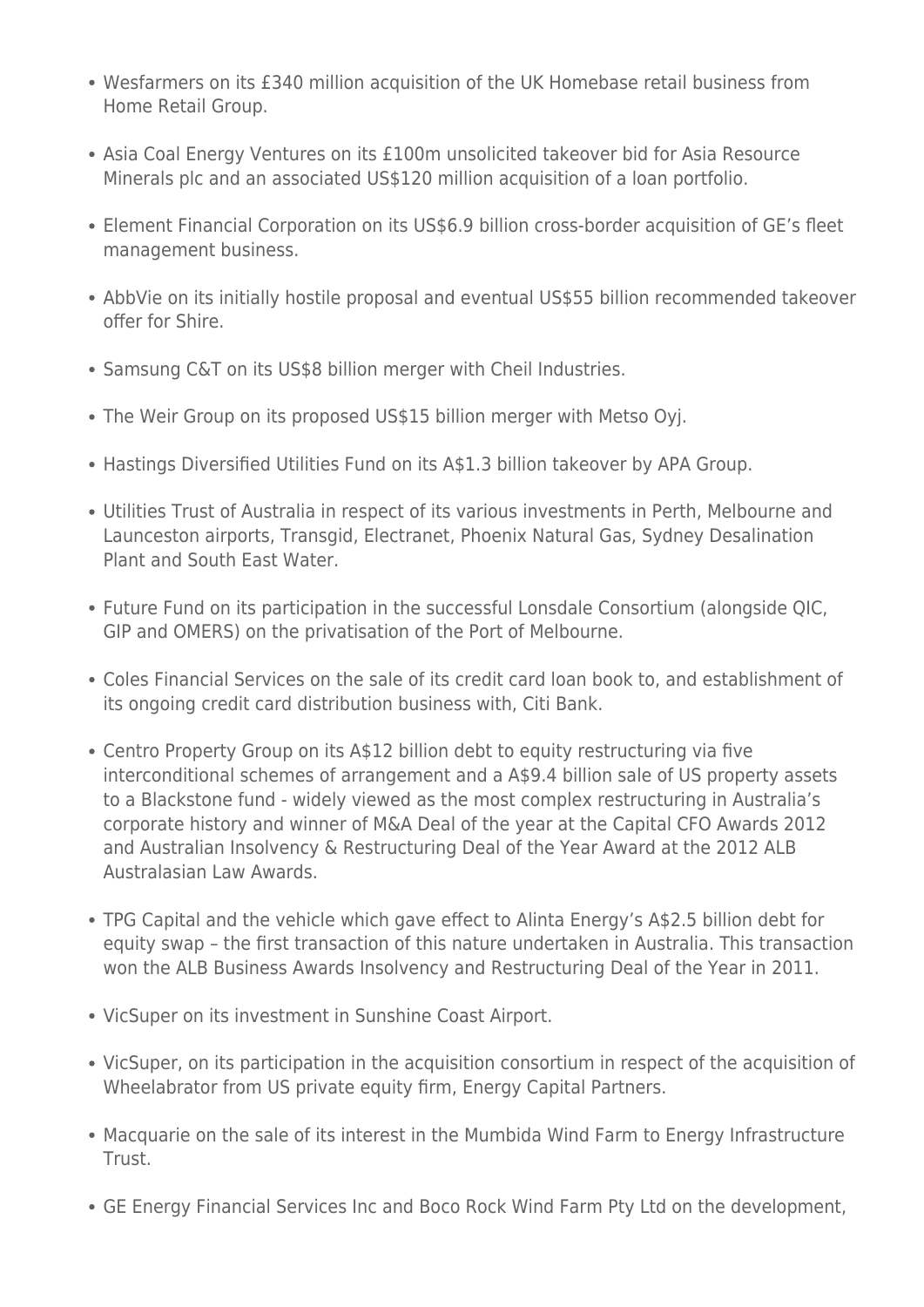financing and divestment of the Boco Rock Wind Farm.

- Prime Infrastructure on its A\$555 million sale of its WA, Victorian and Tasmanian electricity and gas distribution assets.
- South Australian Health Partnership (comprising Macquarie Capital, John Laing and InfraRed Capital) on the New Royal Adelaide Hospital PPP Project.
- Elders on the sale of forestry assets to Kohlberg Kravis Roberts & Co.
- Catalpa Resources Limited's A\$1.1 billion merger by way of scheme of arrangement with Conquest Mining and contemporaneous acquisition of Newcrest's interests in the Cracow and Mt Rawdon gold mines (to form Evolution Mining).
- Catalpa Resources Limited's merger by way of scheme of arrangement with Lion Selection Limited.
- Murchison Metals Limited's proposed A\$3.2 billion merger by way of scheme of arrangement with Midwest Corporation Limited.
- Mount Gibson Iron Limited's A\$600 million hostile takeover of Aztec Resources Limited.
- Paladin Resources Ltd's A\$1.2 billion hostile takeover bid for Summit Resources Limited.
- Customers Limited's scheme of arrangement for acquisition by DirectCash Inc.
- Nova Energy Limited's A\$276 million recommended takeover bid for Toro Energy Limited.
- Plus500 Ltd on its £460 million takeover by Playtech plc by way of merger under Israeli Companies Law.
- Great Southern Limited's A\$151.8 million acquisition of the interests of investors in 8 managed investment schemes via contractual schemes of arrangement.
- Swisse Wellness on the establishment of a global joint venture with PGT Healthcare LLP (the international joint venture between The Procter & Gamble Company and Teva Pharmaceutical Industries Ltd) for the roll-out of Swisse Wellness' vitamins, minerals and supplements range in Asia, Europe and Latin America.

Adam has advised on a number of Takeovers Panel proceedings including Mount Gibson's successful application showing certain of its shareholders had formed an impermissible association in breach of Australian takeovers law.